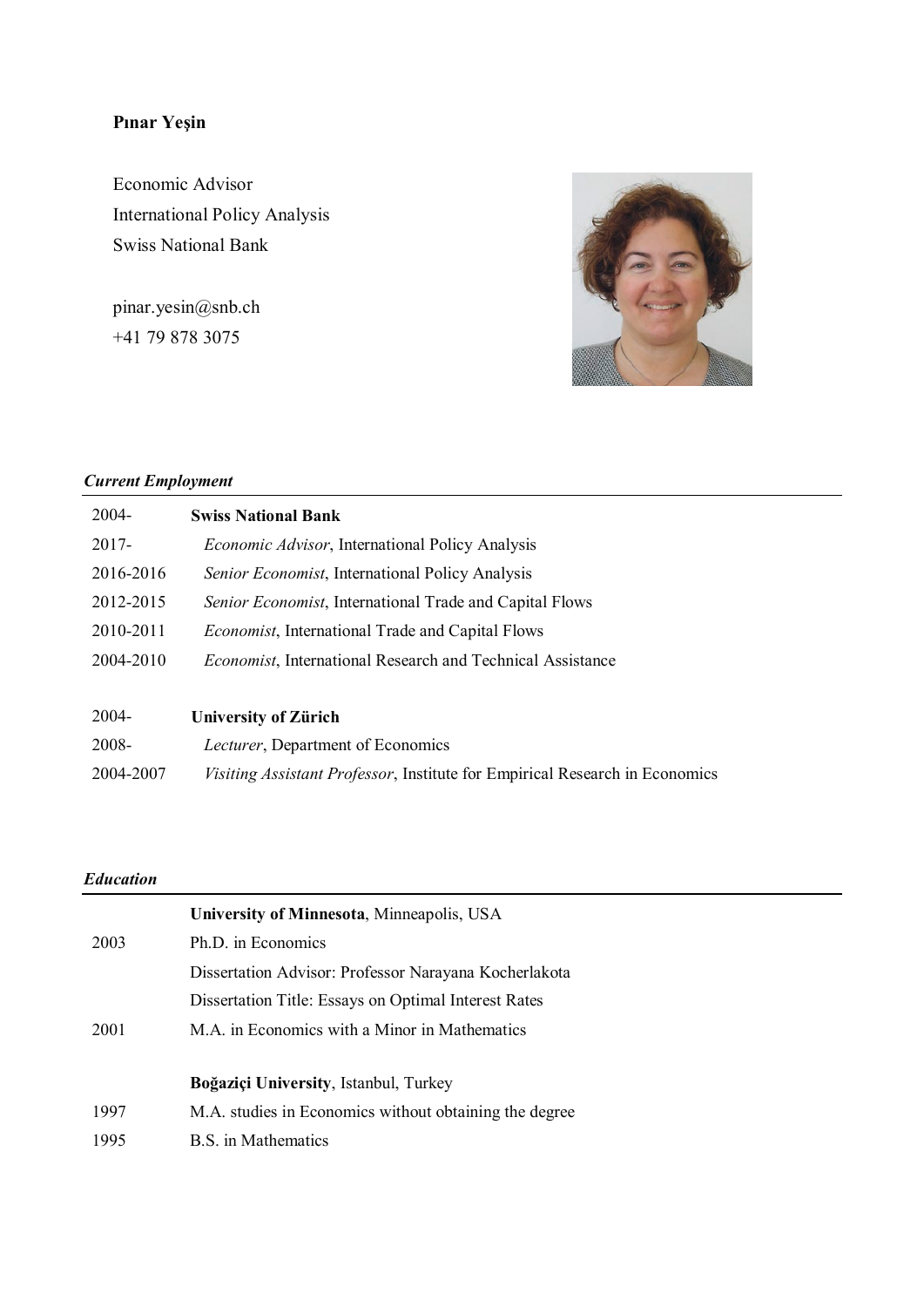## **Previous Experience**

| 2015 June and<br>September | Visiting Scholar, International Monetary Fund, Washington DC, Research Department                                   |
|----------------------------|---------------------------------------------------------------------------------------------------------------------|
| 2012 April                 | Visiting Scholar, Federal Reserve Bank of St. Louis, St. Louis, Research Department                                 |
| 2003-2007                  | Lecturer, Study Center Gerzensee, Gerzensee                                                                         |
| 2003-2004                  | <i>External Consultant</i> , Swiss National Bank, Zurich, International Research and<br><b>Technical Assistance</b> |
| 1999-2003                  | <i>Instructor</i> , University of Minnesota, Minneapolis, Department of Economics                                   |
| 1999 Summer                | Visiting Scholar, Central Bank of the Republic of Turkey, Ankara, Research<br>Department                            |
| 1997-1999                  | Teaching Assistant, University of Minnesota, Minneapolis, Department of Economics                                   |
| 1996-1997                  | <i>Research Assistant, Koc University, Istanbul, Department of Economics</i>                                        |
| 1995-1997                  | Teaching Assistant, Boğaziçi University, Istanbul, Department of Mathematics                                        |

### **Representation in International Fora**

| $2019$ -now | International Banking Research Network "IBRN"                                              |
|-------------|--------------------------------------------------------------------------------------------|
| 2021-2022   | FSB SCAV Workstream "USD Funding and EME Vulnerabilities"                                  |
| 2019-2021   | BIS-CGFS Working Group "Changing Patterns of Capital Flows"                                |
| 2019-2020   | BIS-CGFS Working Group "US Dollar Funding"                                                 |
| 2016-2019   | G20 Finance Track Working Group "Framework for Strong, Sustainable and Balanced<br>Growth" |
| 2015-2019   | IMF Central Bank Analytical Network – "Global Financial Flows"                             |
| 2013-2014   | IMF Working Group "Spill-overs and Interconnectedness"                                     |
| 2009        | BIS-CGFS Working Group "Capital Flows and Emerging Market Economies"                       |
| 2006        | BIS-CGFS Study Group "Financial Market Volatility"                                         |

## **Conference Organization**

| 2022 | SNB and SIAW-HSG Aussenwirtschaft Workshop 2022, Trends in Capital Flows – The<br>Increasing Role of Non-bank Financial Intermediation |
|------|----------------------------------------------------------------------------------------------------------------------------------------|
|      | Zurich, July 2022                                                                                                                      |
| 2019 | Sixteenth Annual SNB-National Bank of Poland Joint Conference, Current Account and<br>Exchange Rate Adjustment                         |
|      | Zurich, December 2019                                                                                                                  |
| 2014 | SNB Conference on Foreign Currency Lending in Europe before and after the Financial<br>Crisis                                          |
|      | Zurich, November 2014                                                                                                                  |
| 2009 | Sixth Annual SNB-National Bank of Poland Joint Conference, Challenges for Central<br>Banks during the Current Global Crisis            |
|      | Zurich, June 2009                                                                                                                      |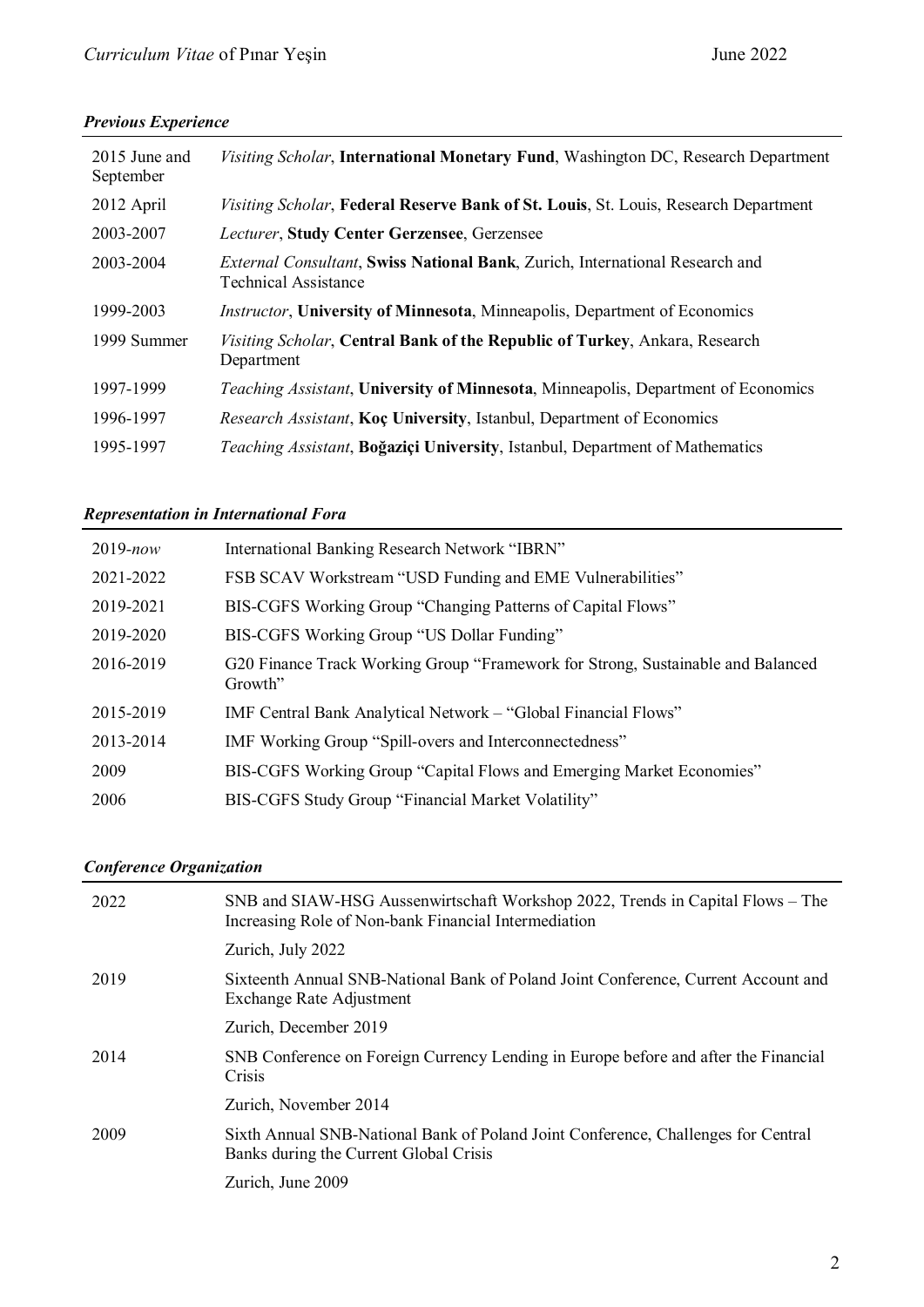# 2007 Fourth Annual SNB-National Bank of Poland Joint Conference, Financial Systems and Monetary Policy Study Center Gerzensee, May 2007

*Publications in Refereed Journals*

| Foreign Currency Loan Conversions and Currency Mismatches, with A. M. Fischer                                        |
|----------------------------------------------------------------------------------------------------------------------|
| Journal of International Money and Finance, vol. 122(C)                                                              |
| Deleveraging and Foreign Currency Loan Conversion Programs in Europe, with V.<br>Vidaházy                            |
| Comparative Economic Studies, vol. 62(2), pages 215-241                                                              |
| Current Account Adjustment and Retained Earnings, with A. M. Fischer, H. Groeger, and P.<br>Sauré                    |
| Journal of International Money and Finance, vol. 94(June), pages 246-259                                             |
| Capital Flows and the Swiss Franc                                                                                    |
| Swiss Journal of Economics and Statistics, vol. 153(4), pages 403-436                                                |
| The Asymmetric Effect of International Swap Lines on Banks in Emerging Markets, with<br>A. Andries and A. M. Fischer |
| Journal of Banking and Finance, vol. 75, pages 215-234                                                               |
| Reprint in: Journal of Banking and Finance, vol. 83, pages 153-172                                                   |
| Merchanting and Current Account Balances, with E. Beusch, B. Döbeli, and A. M. Fischer                               |
| The World Economy, vol. $40(1)$ , pages 140-167                                                                      |
| Capital Flow Waves to and from Switzerland before and after the Financial Crisis                                     |
| Swiss Journal of Economics and Statistics, vol. 151(1), pages 27-75                                                  |
| Information Asymmetry and Foreign Currency Borrowing by Small Firms, with M. Brown<br>and S. Ongena                  |
| Comparative Economic Studies, vol. 56(1), pages 110-131                                                              |
| Foreign Currency Loans and Systemic Risk in Europe                                                                   |
| Federal Reserve Bank of St Louis Review, 95(3), pages 219-236                                                        |
| Foreign Currency Borrowing by Small Firms in Transition Countries, with M. Brown and<br>S. Ongena                    |
| Journal of Financial Intermediation, vol. 20(3), pages 285-302                                                       |
| Who Needs Credit and Who Gets Credit in Eastern Europe, with M. Brown, S. Ongena, and<br>A. Popov                    |
| <i>Economic Policy</i> , vol. 26(1), pages 93-130                                                                    |
|                                                                                                                      |

### *Other Publications*

| 2018 | Comment on "Do Swiss foreign assets hedge the business cycle?" by Nicolas Stoffels and<br>Cédric Tille |
|------|--------------------------------------------------------------------------------------------------------|
|      | <i>Aussenwirtschaft</i> , Vol. 69, Issue 1                                                             |
| 2006 | The Recent Behaviour of Financial Market Volatility                                                    |